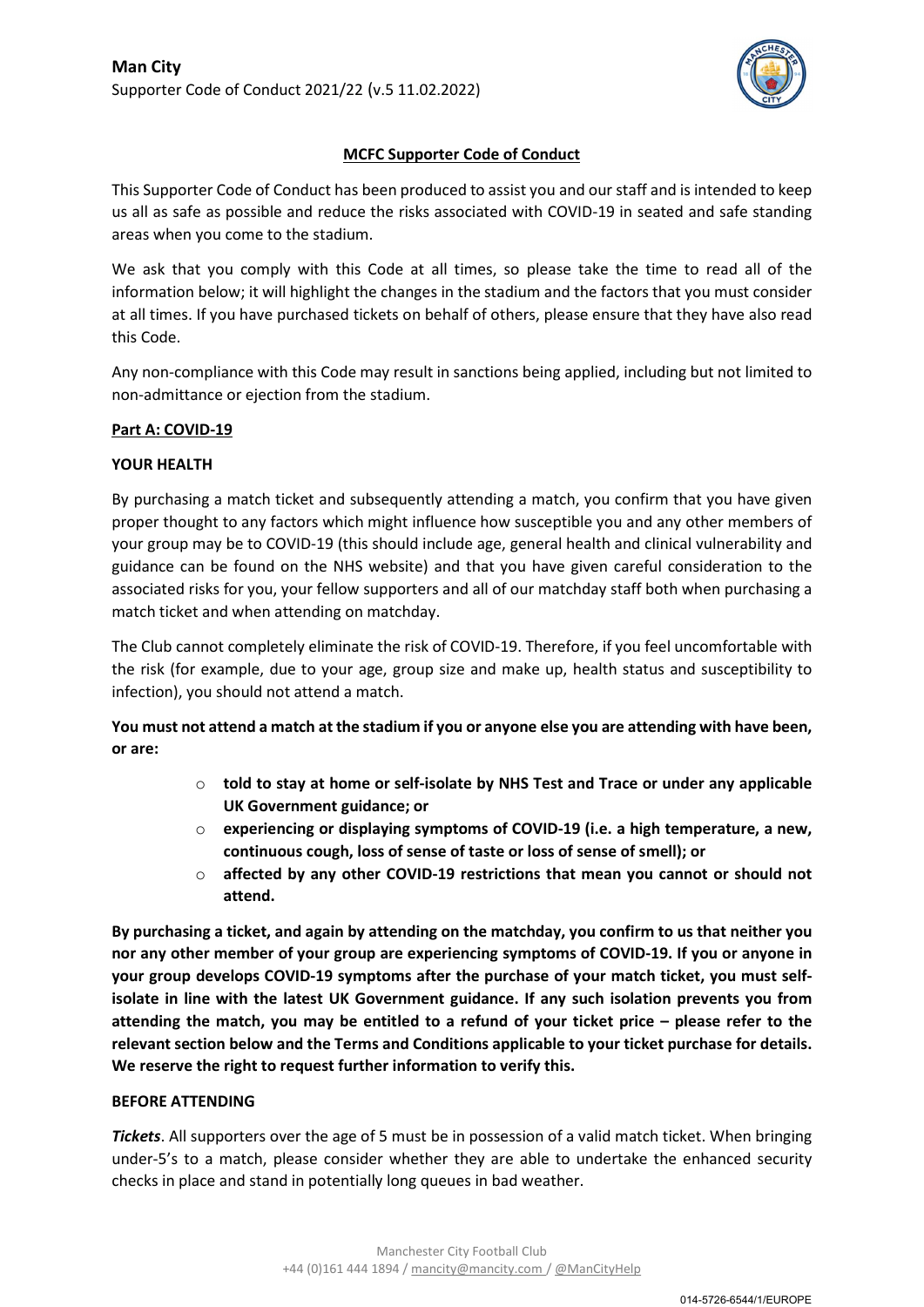

**Personal use only.** You confirm that the ticket you have purchased is for your use only and that you will be attending the match. Should your circumstances change, you will contact the Club to advise that you are no longer able to attend.

Print@Home or Mobile Tickets only. We will not be issuing access cards at this time. Tickets will be issued as either mobile tickets or Print@Home tickets. Paper tickets will be available on request. Please ensure that you print your ticket(s) in advance or, if using a mobile ticket, that your mobile phone is charged.

Refunds. Tickets are non-refundable within 7 days of a match and cannot be exchanged, upgraded or passed on. There are separate rules for Covid refunds (see below).

**Covid Refunds**. If you or another member of your group are unable to attend a match due to experiencing COVID-19 symptoms within the 7 days prior to a match (or are otherwise required to stay at home or self-isolate by NHS Test and Trace or under any applicable UK Government guidance), you must not attend the match. Instead, you should contact the Club immediately, but no later than 3 hours before kick-off, for a refund. For full details, or for any refunds outside of this period, please refer to the terms and conditions applicable to your ticket.

Matchday Ticket Sales. There will be no ticket sales on matchday.

NHS Test and Trace. You must provide the names and contact details of everyone in your group with a match ticket to assist with NHS Test and Trace requirements. You must not attend the match if the Club does not have these details and you must inform the Club if, at any point prior to stadium entry, your details change. This information will be kept securely for 21 days before disposal and is subject to the MCFC privacy policy (available here).

Travel. Before purchasing a match ticket, we ask that you consider how you will travel to the match and the impact that this may have on your experience. All supporters should comply with the Government's guidance on the wearing of face coverings when travelling to and from the match on public transport which suggests that you continue to wear a face covering in crowded and enclosed spaces where you may come into contact with other people you do not normally meet. Please plan your journey in advance.

Additional Information. Further information on the match ticket process is available here.

Terms and Conditions of Purchase. All tickets are sold subject to Manchester City Football Club's Terms and Conditions of Sale and Ground Regulations (available here) which continue to apply.

COVID-19 Testing. Regardless of your vaccination status, we recommend you take a COVID-19 lateral flow test 12-24 hours before kick-off and register your result online. To order a test kit, follow this link.

# AT THE STADIUM

**Timings and Entry Procedures.** Please ensure that you arrive in good time to ensure that you are able to follow all of the necessary entry procedures and search protocols.

**Stadium Entry.** Make sure that you know where your stadium entry point is in advance and, where a stadium arrival time has been specified, that you arrive on time. Your turnstile/entrance is detailed on your match ticket and you must use the specified entrance. See also section above "Before Attending" regarding presentation of tickets.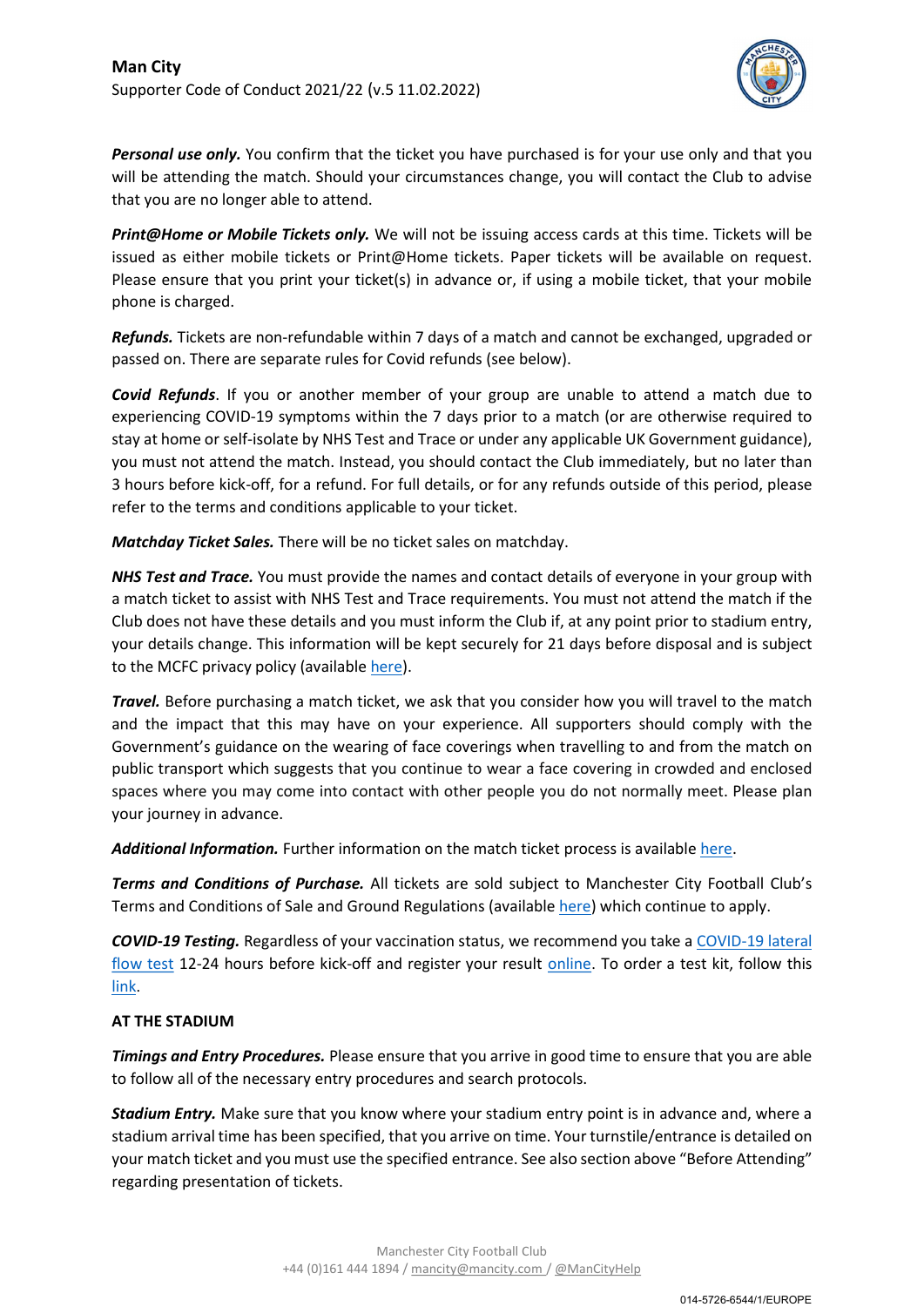

**Signage.** We ask that supporters comply with all messages received whether this is from matchday staff or the signage displayed throughout the stadium.

Face Coverings. It is recommended and strongly encouraged that all supporters over the age of 11 wear a medical or cloth face covering in crowded or enclosed spaces except when eating, drinking or sat at your table within a hospitality bar, restaurant or box (note that face visors, snoods and scarves will not be adequate). You are not required to wear a face covering when seated within the stadium bowl. Where possible, it is advised that you also bring a spare face covering. We are aware of the guidelines relating to exemptions from wearing a face covering and will adhere to these at all times. The latest UK Government guidance in relation to face coverings is available here.

Attending with Children. Supporters with children are responsible for supervising them at all times to ensure they follow the requirements of this Code, and must accompany them to the toilet.

**Disabled Supporters.** Where a disabled supporter is attending with a personal assistant, please ensure that they are present at all times when you may require their support/assistance. We ask that you arrive at and enter the stadium together due to the security and match ticket checks that will be in place.

Contactless payments only. All payments inside and outside the stadium will be contactless and cash will not be accepted.

Gatherings. You must not gather outside of the stadium before or after the match in a way that breaches the instructions of stewards or other club staff.

**Conduct**. You must not engage in any conduct that is intended to transmit COVID-19 to another person or any conduct that can be reasonably construed to be intending to transmit COVID-19 to another person. If you do, you will be ejected from the stadium, the police will be contacted and subject to the outcome of any investigation, sanctions including but not limited to an indefinite ban may be imposed.

### INSIDE THE STADIUM

Leaving your Seat. If you need to leave your seat for any reason, please wait for a time when the gangway is clear where possible and follow the signs indicating which way to go and any steward instructions. When moving past supporters and staff, please avoid face to face contact and turn your head away from those that you are passing wherever possible.

Using Stadium Facilities. When using the stadium's amenities, such as toilets, food and drink outlets or concessions, avoid queues wherever possible by checking to see if any of them are not in use.

Hygiene. Maintain good hygiene at all times (including regular hand washing or sanitising). Please avoid touching your face and any unnecessary surfaces and use the hand sanitiser provided. Always cover your mouth if you need to cough or sneeze, using your face covering, a tissue and/or the crook of your elbow as appropriate and wash your hands as soon as possible afterwards.

**Close Contact.** You should consider limiting close contact by avoiding hugs, high-fives and any close contact with those not in your immediate group. These are personal choices which may help to reduce your risk of catching or spreading COVID-19. Remember that others may wish to continue to take a more cautious approach, so please give them the opportunity and space to reduce close contact if they wish to do so.